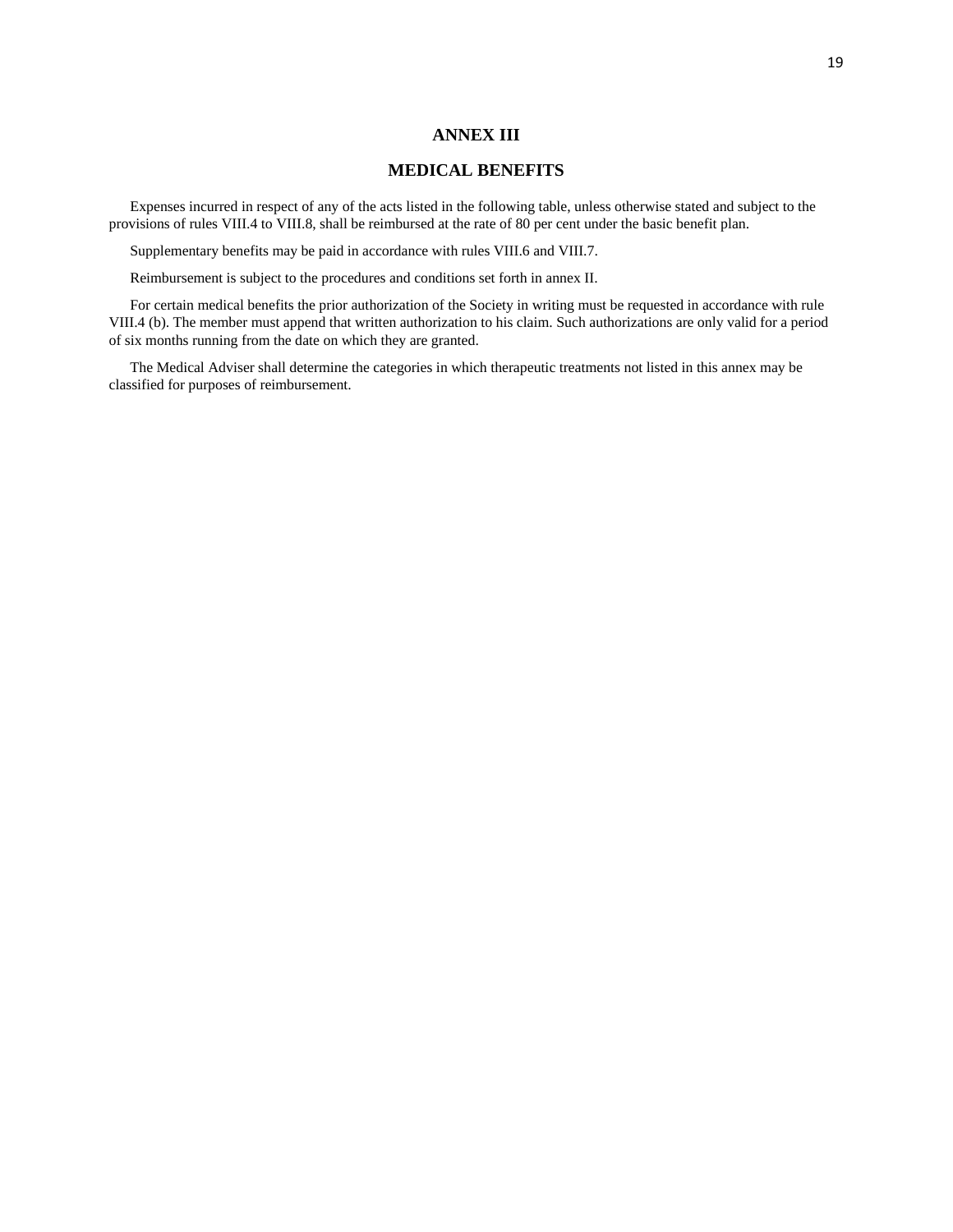| <b>Benefits</b>                                                                                                                                                                                                                                                                                         | <b>Conditions of</b><br>reimbursement | <b>Application of</b><br>supplementary | Prior authorization | <b>Other conditions</b>                                                                                                                                                                                                                |
|---------------------------------------------------------------------------------------------------------------------------------------------------------------------------------------------------------------------------------------------------------------------------------------------------------|---------------------------------------|----------------------------------------|---------------------|----------------------------------------------------------------------------------------------------------------------------------------------------------------------------------------------------------------------------------------|
|                                                                                                                                                                                                                                                                                                         |                                       | plan                                   |                     |                                                                                                                                                                                                                                        |
| 1 a) Doctors' fees                                                                                                                                                                                                                                                                                      | 80%                                   | yes                                    | no                  |                                                                                                                                                                                                                                        |
| b) Outpatient medical fees in a medical establishment                                                                                                                                                                                                                                                   | 80%                                   | yes                                    | no                  |                                                                                                                                                                                                                                        |
| 2. Surgical operations                                                                                                                                                                                                                                                                                  |                                       |                                        |                     |                                                                                                                                                                                                                                        |
| (subject to VIII.4 and VIII.8 of the Internal Rules)                                                                                                                                                                                                                                                    |                                       |                                        |                     |                                                                                                                                                                                                                                        |
| a) Surgeons' and attendants' fees                                                                                                                                                                                                                                                                       | 90%                                   | yes                                    | no                  |                                                                                                                                                                                                                                        |
| b) Other expenses relating to surgery (operating theatre, anesthesia,<br>dressings, etc.)                                                                                                                                                                                                               | 90%                                   | yes                                    | no                  |                                                                                                                                                                                                                                        |
| 3. Hospitalization in an approved establishment<br>(subject to VIII.4 of the Internal Rules) including medical care provided<br>by the staff of the establishment and other services normally provided by<br>the establishment<br>a) Hospitalization in a public ward of a public establishment (6 beds | 100%                                  | no                                     | no                  | Reimbursement is normally limited<br>to 30 days per hospitalization.<br>Any extension of the length of stay<br>is subject to approval by the<br>Society's Medical Adviser, who will<br>determine whether the treatment is<br>curative. |
| minimum)                                                                                                                                                                                                                                                                                                |                                       |                                        |                     |                                                                                                                                                                                                                                        |
| b) Comprehensive flat-rate charge for hospitalization including doctors'<br>fees under annex III, items 1 and 2, and charges for treatment and stay<br>(minimum 2-bed ward)                                                                                                                             | 90%                                   | yes                                    | no                  | Supplement for private room not<br>reimbursable.                                                                                                                                                                                       |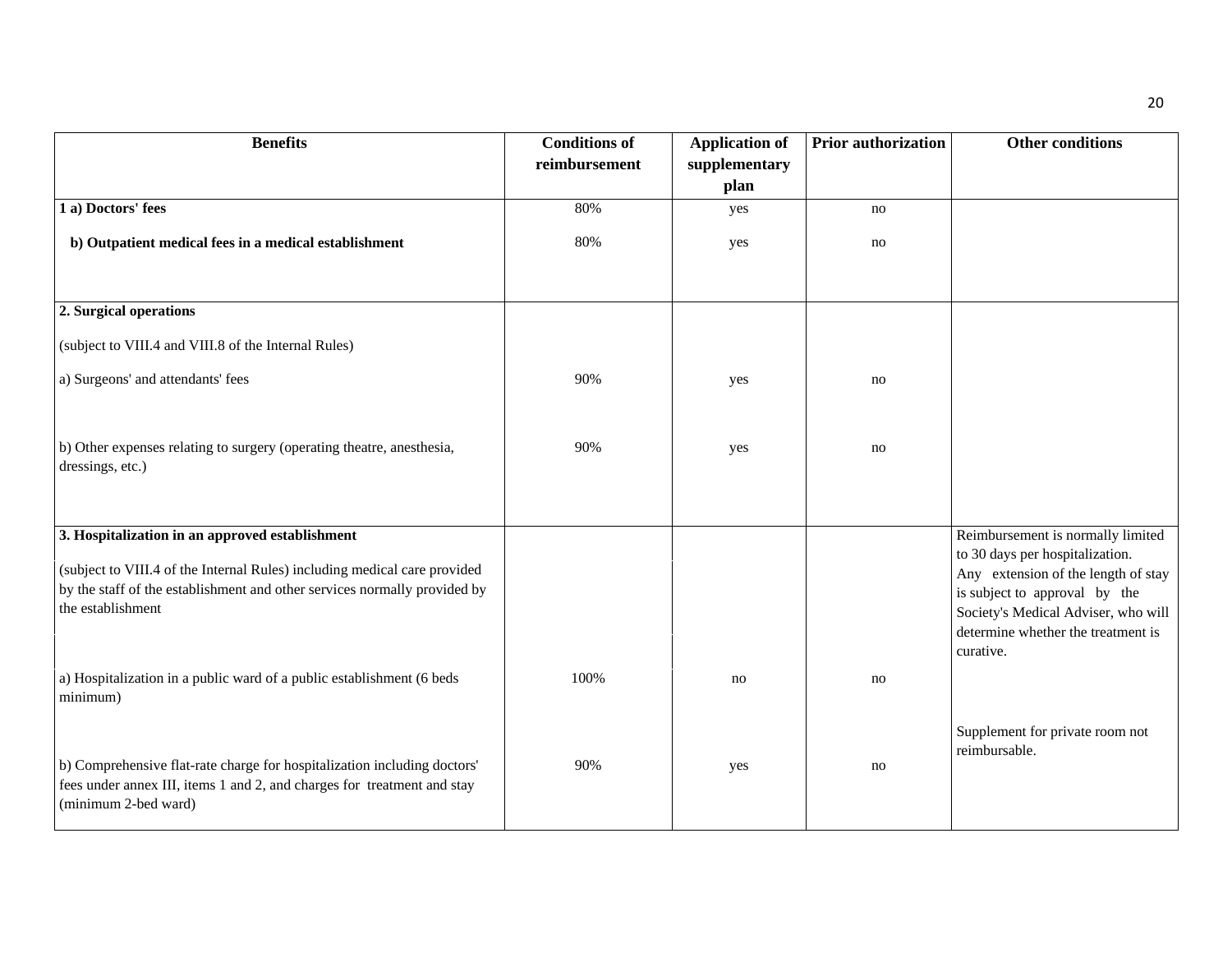| <b>Benefits</b>                                                                                                                                   | <b>Conditions of</b>                                              | <b>Application of</b>                                                | Prior authorization | <b>Other conditions</b>                                                                                                                                        |
|---------------------------------------------------------------------------------------------------------------------------------------------------|-------------------------------------------------------------------|----------------------------------------------------------------------|---------------------|----------------------------------------------------------------------------------------------------------------------------------------------------------------|
|                                                                                                                                                   | reimbursement                                                     | supplementary                                                        |                     |                                                                                                                                                                |
|                                                                                                                                                   |                                                                   | plan                                                                 |                     |                                                                                                                                                                |
| 3. Hospitalization in an approved establishment (suite)                                                                                           |                                                                   |                                                                      |                     |                                                                                                                                                                |
| c) Hospitalization in a semi-private room in an establishment approved by<br>the competent health authorities of the country concerned            | 90%                                                               | yes                                                                  | no                  |                                                                                                                                                                |
| d) Hospitalization in a private room in an establishment approved by the<br>competent health authorities of the country concerned                 | Up to the maximum<br>amount reimbursed for a<br>semi-private room | Up to the maximum<br>amount reimbursed<br>for a semi-private<br>room | no                  |                                                                                                                                                                |
| e) Hospitalization in an establishment not providing semi-private care,<br>approved by the competent health authorities of the country concerned  | 75%                                                               | no                                                                   | no                  |                                                                                                                                                                |
| f) Day hospital at a rate inclusive of all accommodation expenses                                                                                 | 90%                                                               | yes                                                                  | no                  |                                                                                                                                                                |
| 4. Post-hospital and/or post-operation convalescence (accommodation,<br>care and treatment):<br>a) In a hospital or a semi-hospital establishment | 80% for a period of up to                                         | yes                                                                  | no                  | Any extension of convalescence<br>under 4, (a) is subject to approval by<br>the Society's Medical Adviser.<br>Supplement for private room no!<br>reimbursable. |
| b) In a hospital or a semi-hospital establishment for more than 30 days of<br>convalescence for further treatment                                 | 30 days<br>80% up to a maximum of<br>CHF 60.- per day             | no                                                                   | yes                 |                                                                                                                                                                |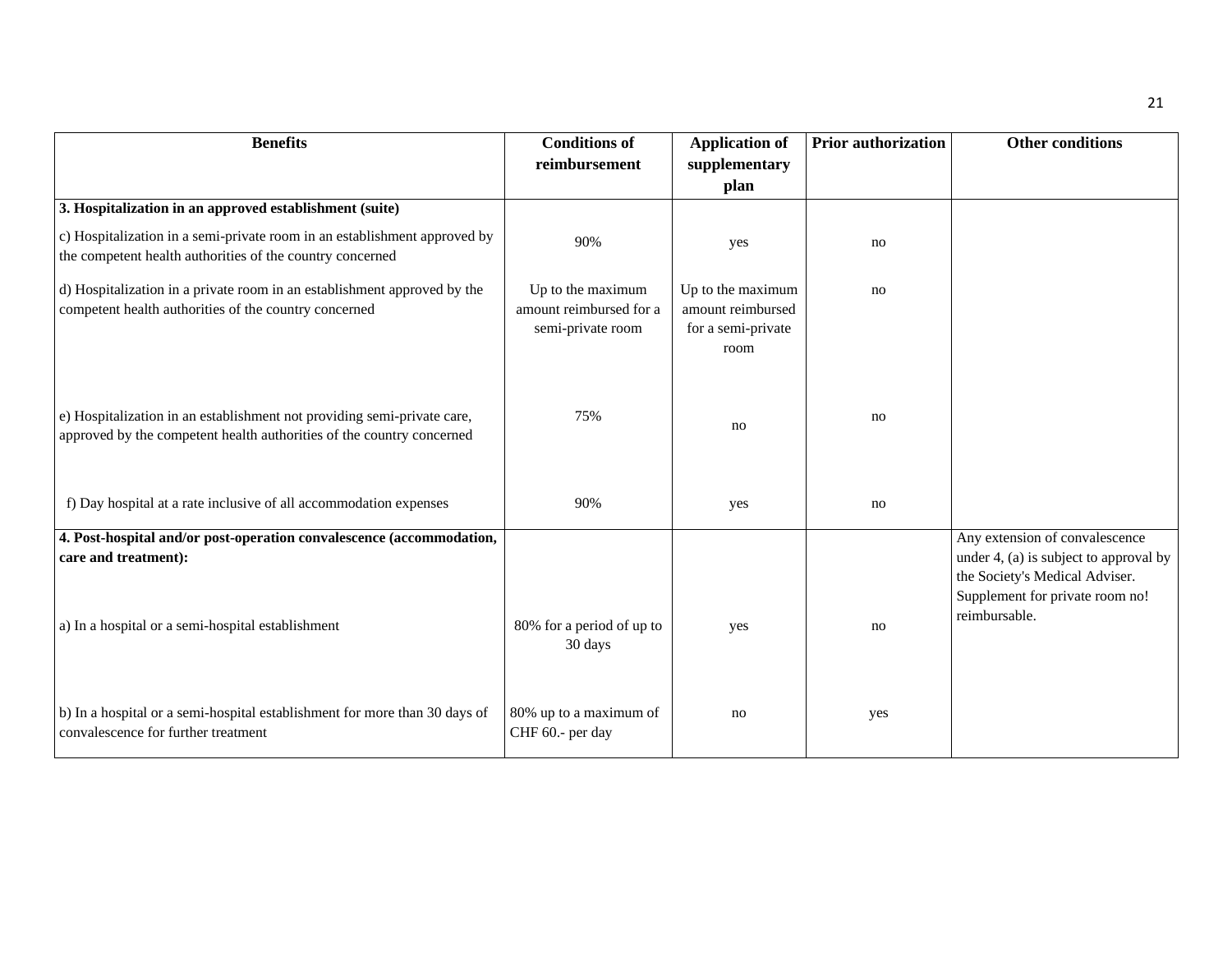| <b>Benefits</b>                                                     | <b>Conditions of</b>                                                                                                                                                                                                                                                                                             | <b>Application of</b> | <b>Prior authorization</b> | <b>Other conditions</b>                                                                          |  |
|---------------------------------------------------------------------|------------------------------------------------------------------------------------------------------------------------------------------------------------------------------------------------------------------------------------------------------------------------------------------------------------------|-----------------------|----------------------------|--------------------------------------------------------------------------------------------------|--|
|                                                                     | reimbursement                                                                                                                                                                                                                                                                                                    | supplementary         |                            |                                                                                                  |  |
|                                                                     |                                                                                                                                                                                                                                                                                                                  | plan                  |                            |                                                                                                  |  |
|                                                                     |                                                                                                                                                                                                                                                                                                                  |                       |                            |                                                                                                  |  |
| 5. Long-term hospitalization in an establishment aproved by the     | 80% for a period of up to                                                                                                                                                                                                                                                                                        | no                    | yes                        |                                                                                                  |  |
| health authorities of the country concerned                         | 365 days                                                                                                                                                                                                                                                                                                         |                       |                            | Hospitalization at home prescribed                                                               |  |
|                                                                     | Supplement for private<br>room not reimbursable                                                                                                                                                                                                                                                                  |                       |                            | by a doctor is covered under the<br>same conditions.                                             |  |
|                                                                     |                                                                                                                                                                                                                                                                                                                  |                       |                            |                                                                                                  |  |
|                                                                     | Any extension of the period of hospitalization by an additional 180 days is subject to approval by the Medical<br>Adviser, who shall determine whether the treatment is curative or of an indispensable palliative nature.<br>If this is not the case, the insurance cover will be reduced in stages as follows: |                       |                            |                                                                                                  |  |
|                                                                     | - 80% with a maximum of CHF 180.- for 180 days;                                                                                                                                                                                                                                                                  |                       |                            |                                                                                                  |  |
|                                                                     | - 80% with a maximum of CHF 120.- for 180 days;                                                                                                                                                                                                                                                                  |                       |                            |                                                                                                  |  |
|                                                                     | - 80% with a maximum of CHF 60.- per day, for an indefinite period.                                                                                                                                                                                                                                              |                       |                            |                                                                                                  |  |
| 6. Medical or paramedical benefits related to a long-stay in a      |                                                                                                                                                                                                                                                                                                                  |                       |                            |                                                                                                  |  |
| medicalized establishment (including nursing and geriatric care and | 100% up to a maximum of                                                                                                                                                                                                                                                                                          | no                    | yes                        |                                                                                                  |  |
| other services normally provided by the establishment)              | CHF 90 .- per day                                                                                                                                                                                                                                                                                                |                       |                            |                                                                                                  |  |
| 7. Short-term nursing care                                          | 80%                                                                                                                                                                                                                                                                                                              | no                    | no                         | Daily nursing care for a period<br>exceeding 30 days is considered as<br>long-term nursing care. |  |
| 8. Long-term nursing care at home or in a medical establishment     | 80% up to a maximum of                                                                                                                                                                                                                                                                                           | no                    | yes                        |                                                                                                  |  |
| provided by persons not on the staff of the establishment           | CHF 60.- per day                                                                                                                                                                                                                                                                                                 |                       |                            |                                                                                                  |  |
|                                                                     |                                                                                                                                                                                                                                                                                                                  |                       |                            |                                                                                                  |  |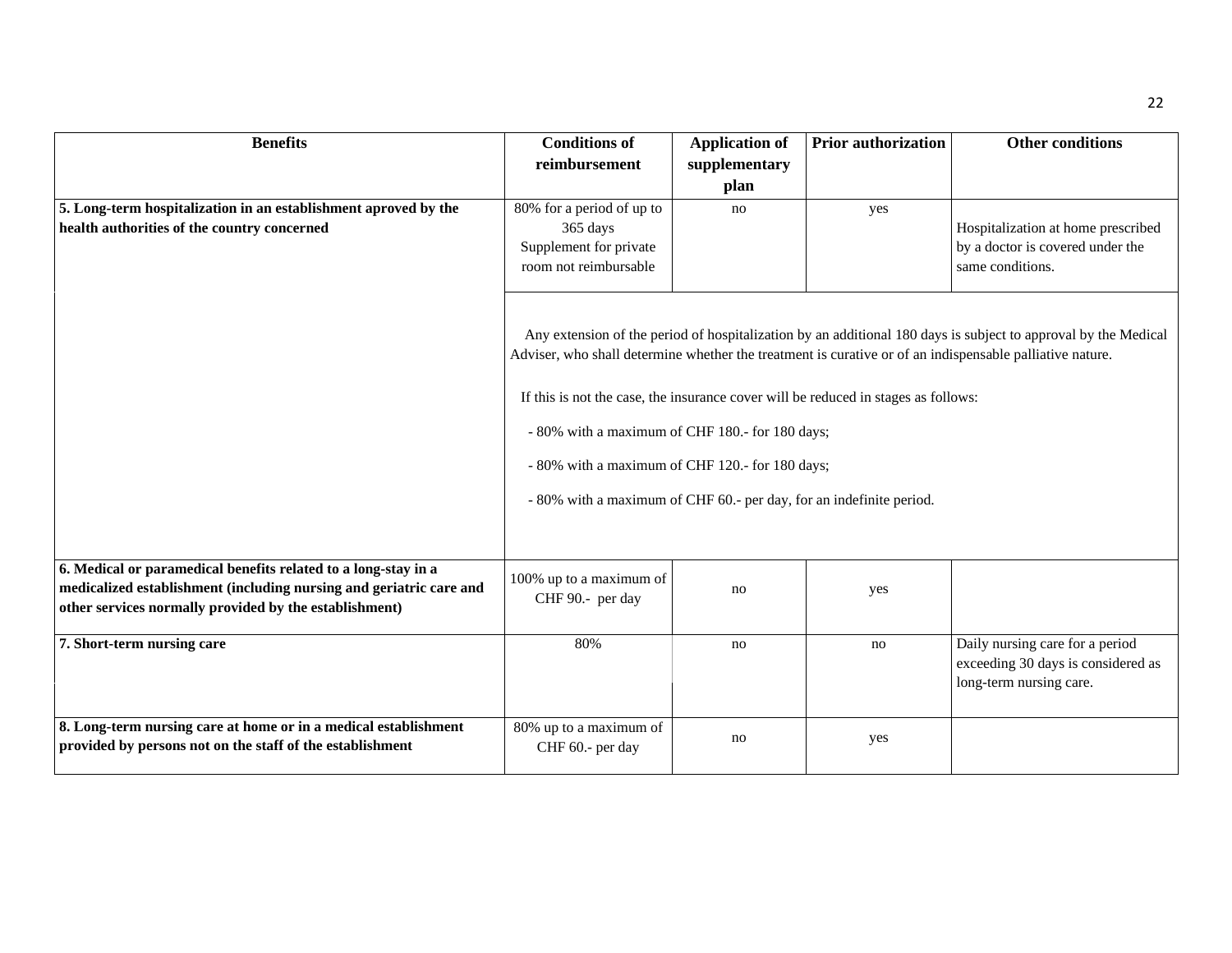| <b>Benefits</b>                                                                                                                    | <b>Conditions of</b><br>reimbursement                                                                                 | <b>Application of</b><br>supplementary | Prior authorization | <b>Other conditions</b>                                                                                                                                                                                                                                                          |
|------------------------------------------------------------------------------------------------------------------------------------|-----------------------------------------------------------------------------------------------------------------------|----------------------------------------|---------------------|----------------------------------------------------------------------------------------------------------------------------------------------------------------------------------------------------------------------------------------------------------------------------------|
|                                                                                                                                    |                                                                                                                       | plan                                   |                     |                                                                                                                                                                                                                                                                                  |
| 9.a) Nursing or home help services required after an illness or an<br>operation when convalescence does not entail hospitalization | 80% up to a maximum of<br>30 days and of CHF 30 .-<br>per day                                                         | no                                     | yes                 | When prescribed by the attending<br>doctor, specifying the person's<br>health state of dependency.                                                                                                                                                                               |
| b) Long-term home help services                                                                                                    | 80% up to a maximum of<br>CHF 150.- per month                                                                         | no                                     | yes                 |                                                                                                                                                                                                                                                                                  |
| 10. Benefits for care in the home (nursing or home health services):<br>assistance with hygiene and mobility                       | Total dependency;<br>maximum 100% of<br>CHF 90 .- per day<br>Partial dependency:<br>maximum 50% of<br>CHF 90. per day | no                                     | yes                 | The Medical Adviser must first<br>approve a detailed medical report<br>indicating the degree of dependency<br>of the person as regards basic<br>activities of daily life (e.g. eating,<br>getting in/ out of bed, continence,<br>washing/bathing, dressing, mobility<br>indoors) |
| 11. Spa cures at establishments approved by the health authorities of<br>the country concerned:                                    |                                                                                                                       |                                        |                     | Maximum of three cures over a<br>period of 5 calendar years and of 21<br>days per stay.                                                                                                                                                                                          |
| a) Costs of treatment                                                                                                              | 80%                                                                                                                   | no                                     | yes                 |                                                                                                                                                                                                                                                                                  |
| b) Accommodation                                                                                                                   | not reimbursed                                                                                                        | no                                     | no                  |                                                                                                                                                                                                                                                                                  |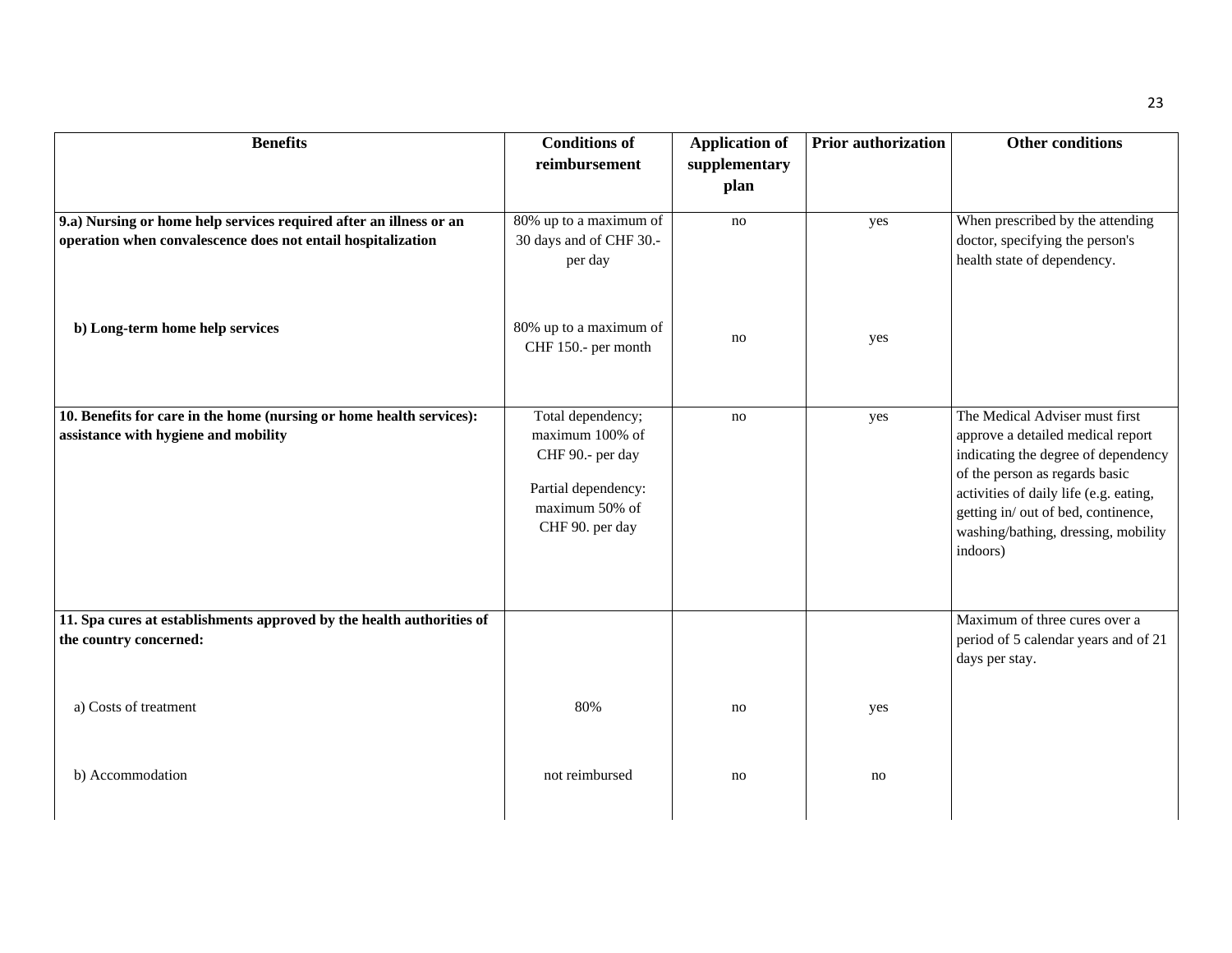| Not reimbursable: thalassotherapy, slimming and biological cures                                                           |                                                                                                                       |                                                |                            |                                                                           |
|----------------------------------------------------------------------------------------------------------------------------|-----------------------------------------------------------------------------------------------------------------------|------------------------------------------------|----------------------------|---------------------------------------------------------------------------|
| <b>Benefits</b>                                                                                                            | <b>Conditions of</b><br>reimbursement                                                                                 | <b>Application of</b><br>supplementary<br>plan | <b>Prior authorization</b> | <b>Other conditions</b>                                                   |
| 12.a) Detoxication treatments (alcohol, drugs)<br>Accommodation and/or treatment                                           | 80% max in an<br>establishment approved<br>by the Society and for a<br>period approved in a<br>advance by the Society | no                                             | yes                        | Lifetime maximum of three cures or<br>treatments.                         |
| b) Stop smoking treatments                                                                                                 | 80% max after approval<br>of the proposed treatment<br>and duration by the<br>Society's Medical Adviser               | no                                             | yes                        |                                                                           |
| 13. Treatment for obesity based on body mass index (BMI)                                                                   |                                                                                                                       |                                                |                            | Upon doctor's prescription and on                                         |
| $-BMI > 30$ : medical treatment and sessions with an approved dietician                                                    | 80% max. CHF 70.- per<br>session, max. 10 sessions                                                                    | no                                             | yes                        | Medical Advisor's prior<br>authorization and approval of the<br>duration. |
| - BMI > 35 : medical treatment in hospital establishment and<br>treatment costs                                            | 80%                                                                                                                   | yes                                            | yes                        |                                                                           |
| - BMI > 40 : hospitalization and surgical procedures (if loss of weight ><br>50 kg, reconstructive surgery may be covered) | As for item 1, 2 and 3                                                                                                | yes                                            | yes                        |                                                                           |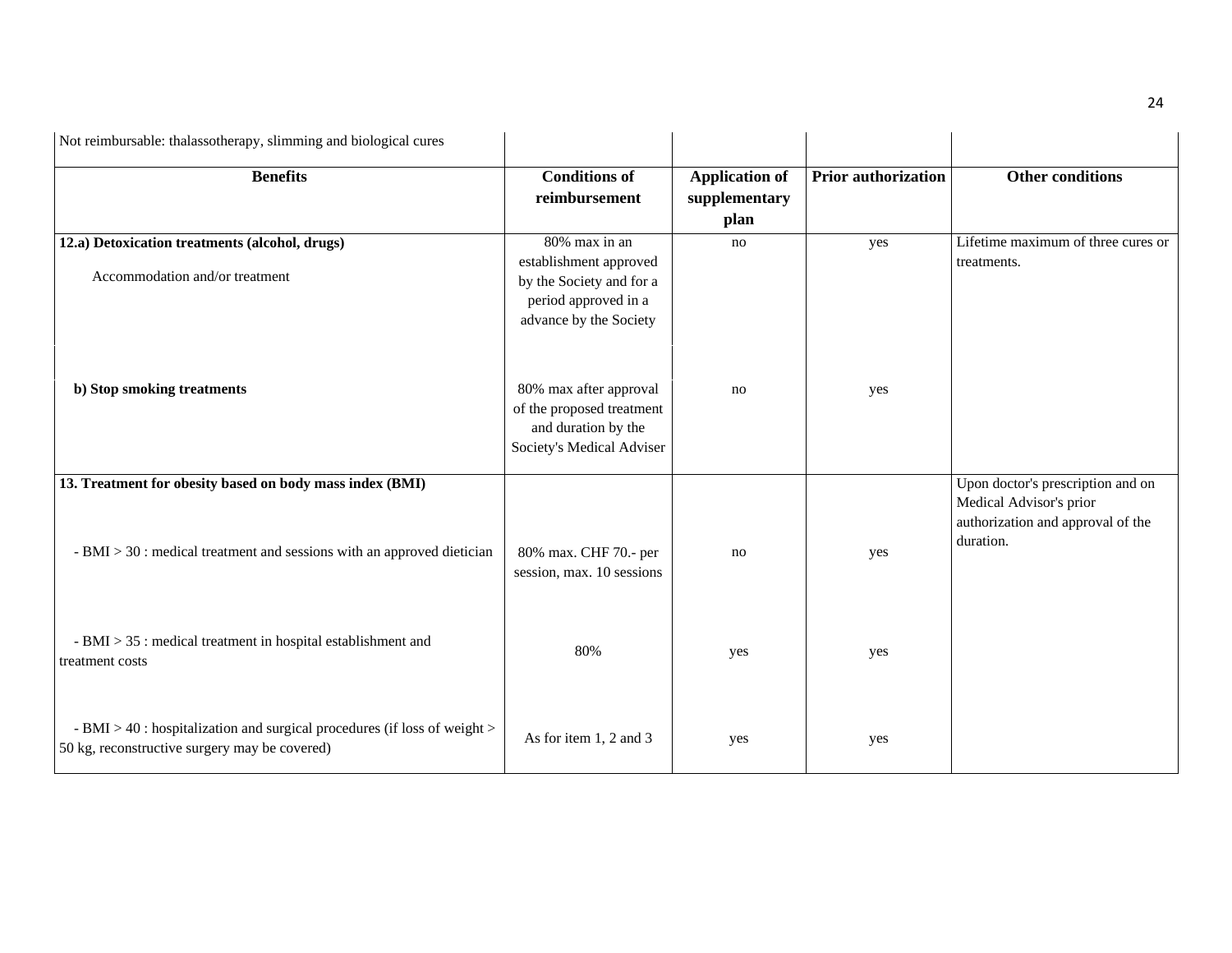| <b>Benefits</b>                                                                                                                                                                                | <b>Conditions of</b>         | <b>Application of</b> | <b>Prior authorization</b> | Other conditions                                                                                                         |
|------------------------------------------------------------------------------------------------------------------------------------------------------------------------------------------------|------------------------------|-----------------------|----------------------------|--------------------------------------------------------------------------------------------------------------------------|
|                                                                                                                                                                                                | reimbursement                | supplementary<br>plan |                            |                                                                                                                          |
| 14. Pharmaceutical expenses<br>(subject to VIII.8.g of the Internal Rules)<br>a) Products reimbursed according to the criteria of the competent health<br>authorities of the country concerned | 80%                          | no                    | no                         | Parapharmaticeutical products are<br>reimbursable only on<br>recommendation of Medical Adviser<br>following an accident. |
| b) Recommended vaccinations on doctor's prescription                                                                                                                                           | 80%                          | no                    | no                         |                                                                                                                          |
| c) Homeopathic products deemed to be reimbursable according to the<br>criteria of the competent health authorities of the country concerned                                                    | 80%                          | no                    | no                         |                                                                                                                          |
| d) Homeopathic and phytotherapeutic products                                                                                                                                                   | 60% max.<br>CHF 1'000.-/year | no                    | no                         |                                                                                                                          |
| e) Products not reimbursed according to the criteria of the competent<br>health authorities of the country concerned                                                                           | not reimbursed               |                       |                            |                                                                                                                          |
| 15. Medical imagery (X-rays, etc.), laboratory analyses and tests                                                                                                                              | 80%                          | yes                   | no                         |                                                                                                                          |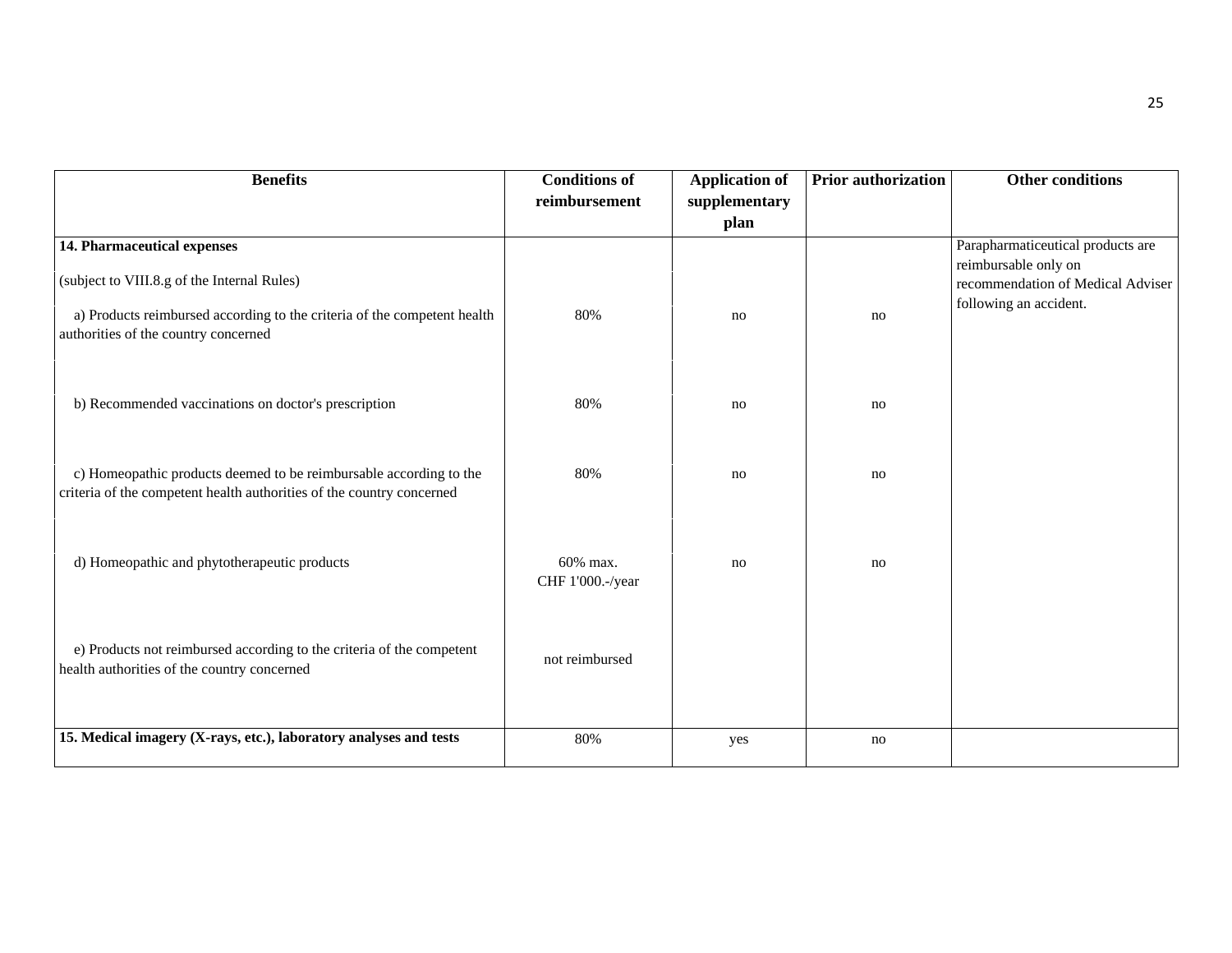| <b>Benefits</b>                                                                                                   | <b>Conditions of</b>                               | <b>Application of</b> | <b>Prior authorization</b>               | <b>Other conditions</b>                                                 |
|-------------------------------------------------------------------------------------------------------------------|----------------------------------------------------|-----------------------|------------------------------------------|-------------------------------------------------------------------------|
|                                                                                                                   | reimbursement                                      | supplementary         |                                          |                                                                         |
|                                                                                                                   |                                                    | plan                  |                                          |                                                                         |
| 16.a) Injections, radiotherapy and other specialized treatments                                                   | 80%                                                | yes                   | no                                       |                                                                         |
| approved by the Medical Adviser                                                                                   |                                                    |                       |                                          |                                                                         |
|                                                                                                                   |                                                    |                       |                                          |                                                                         |
|                                                                                                                   |                                                    |                       |                                          |                                                                         |
| b) Sessions of lymphatic drainage (in particular further to<br>treatment of cancer)                               | 80%                                                | yes                   | yes                                      |                                                                         |
|                                                                                                                   |                                                    |                       |                                          |                                                                         |
| 17.a) Functional rehabilitation treatments:                                                                       |                                                    |                       |                                          | Doctor's prescription must specify                                      |
|                                                                                                                   |                                                    |                       |                                          | the number of sessions and the                                          |
| Physiotherapy, kinesitherapy, chiropractic, osteopathy, etiopathy,                                                | 80% max. CHF 70.- per<br>session with a max. of 30 | yes as from the       | yes as from the thirty-<br>first session | actual length of treatment. If this                                     |
| occupational therapy (ergotherapy), diathermy, ultrasounds, infrared,<br>hydrotherapy, inhalations, fangotherapy. | sessions per year                                  | thirty-first session  |                                          | period exceeds six months, the                                          |
|                                                                                                                   |                                                    |                       |                                          | treating physician must reassess the                                    |
| Acupuncture and mesotherapeutic treatments for functional rehabilitation                                          |                                                    |                       |                                          | treatment after six months and issue<br>a new prescription.             |
| performed by the treating physician are reimbursed under the same                                                 |                                                    |                       |                                          |                                                                         |
| conditions as for functional rehabilitation treatments.                                                           |                                                    |                       |                                          |                                                                         |
|                                                                                                                   |                                                    |                       |                                          |                                                                         |
|                                                                                                                   |                                                    |                       |                                          |                                                                         |
| b) Long-term functional rehabilitation treatments                                                                 |                                                    |                       |                                          | Treatments requiring more than 30                                       |
|                                                                                                                   | 80% max. CHF 70.- per                              |                       |                                          | sessions par calendar year and for a                                    |
|                                                                                                                   | session, max. 30 sessions                          | yes as from the       | yes as from the thirty-                  | new pathology are subject to the                                        |
|                                                                                                                   | per calendar year                                  | thirty-first session  | first session                            | Medical Adviser's prior                                                 |
|                                                                                                                   |                                                    |                       |                                          | authorization.                                                          |
| 18. Psychiatric treatments : In case patient is hospitalized in a                                                 |                                                    |                       |                                          | Note:                                                                   |
| specialized department, prior authorization from the Medical Adviser is                                           |                                                    |                       |                                          |                                                                         |
| not required.                                                                                                     |                                                    |                       |                                          |                                                                         |
|                                                                                                                   |                                                    |                       |                                          |                                                                         |
|                                                                                                                   |                                                    |                       |                                          | In the case the insured person<br>is younger than 18 years, there is no |
| a) Psychiatric or medico-psychological examination                                                                | 80% once per year                                  | yes                   | yes                                      | limit on the number of treatment                                        |
|                                                                                                                   |                                                    |                       |                                          | sessions.                                                               |
|                                                                                                                   |                                                    |                       |                                          |                                                                         |
|                                                                                                                   |                                                    |                       |                                          |                                                                         |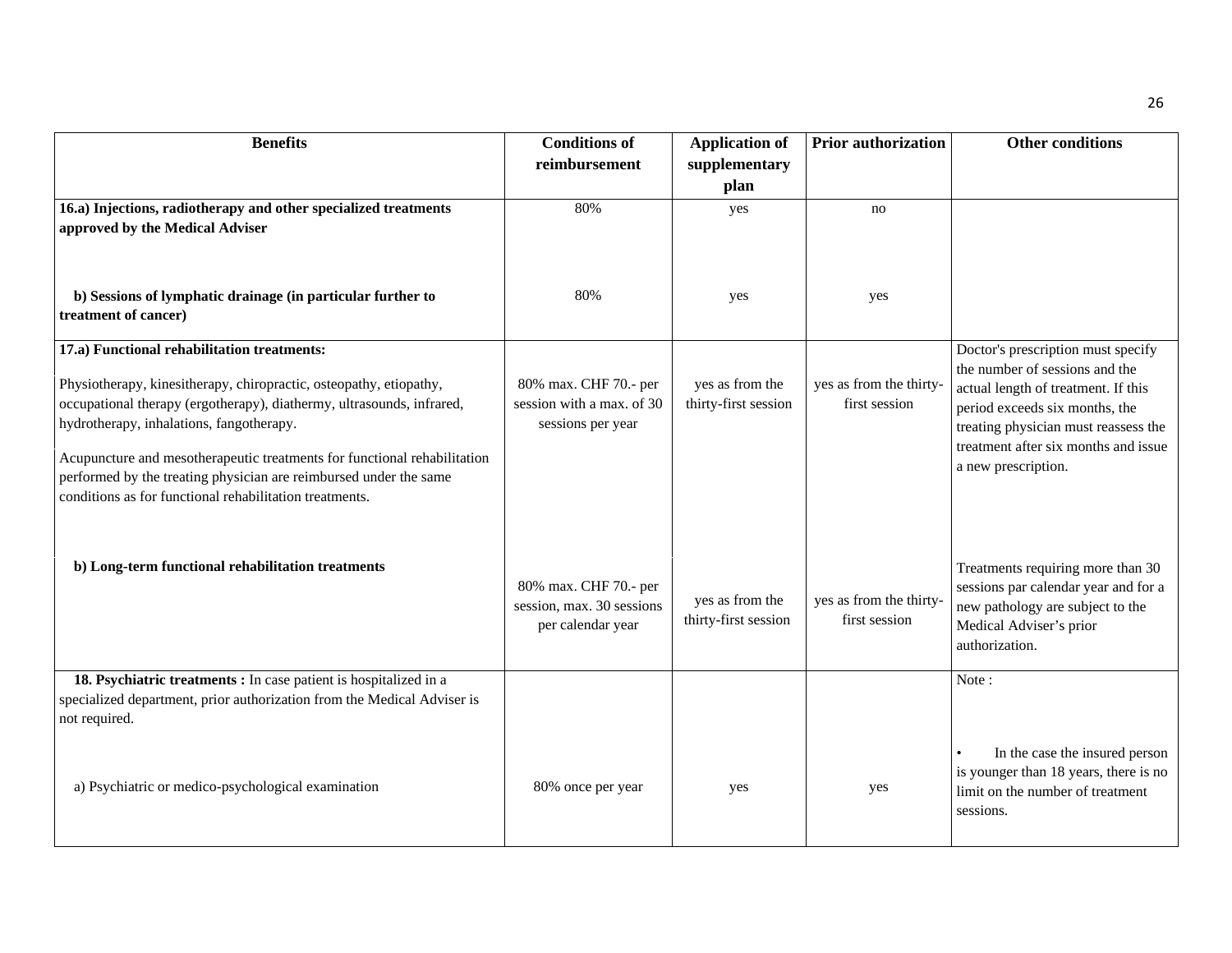| <b>Benefits</b>                                                                                                        | <b>Conditions of</b>              | <b>Application of</b> | <b>Prior authorization</b>           | <b>Other conditions</b>                                                                                       |
|------------------------------------------------------------------------------------------------------------------------|-----------------------------------|-----------------------|--------------------------------------|---------------------------------------------------------------------------------------------------------------|
|                                                                                                                        | reimbursement                     | supplementary         |                                      |                                                                                                               |
|                                                                                                                        |                                   | plan                  |                                      |                                                                                                               |
| 18. Psychiatric treatments (suite):                                                                                    |                                   |                       |                                      |                                                                                                               |
| b) Psychotherapy:                                                                                                      |                                   |                       |                                      |                                                                                                               |
| i) Inpatient treatments:                                                                                               |                                   |                       |                                      | In the case the insured person<br>$\bullet$<br>is older than 18 years, the maximum                            |
| - Hospital charges                                                                                                     | Same as item 3                    | yes                   | yes                                  | number of sessions mentioned may                                                                              |
| - Treatment by staff of the hospital                                                                                   | 80%                               | yes                   | yes                                  | be waived if the seriousness of the<br>case so justifies, on the                                              |
| - Treatment by a specialist who is not part of the staff of the                                                        | 80% max. CHF 110.- per<br>session | no                    | yes as from the<br>sixteenth session | recommendation of the Medical<br>Adviser.                                                                     |
| hospital                                                                                                               |                                   |                       |                                      |                                                                                                               |
| ii) Outpatient treatments or day hospital consultations:<br>Outpatient treatment prescribed and given by a psychiatric |                                   |                       |                                      |                                                                                                               |
| doctor or prescribed and provided by an approved psychotherapist:                                                      |                                   |                       |                                      |                                                                                                               |
| - consultations by a psychiatrist (max. 6 visits per year)                                                             | 80%<br>Max. 6 visits per year     | no                    | no                                   | A prescription from a medical<br>doctor is required for a treatment<br>done by an approved<br>psychotherapist |
| - for psychotherapy (max. 50 sessions per year)                                                                        | 80%<br>CHF 110.- per session      | no                    | yes as from the<br>sixteenth session |                                                                                                               |
| c) Sleeping cures in an establishment with agreement of UNSMIS                                                         | 80% (time limit)                  | no                    | yes                                  |                                                                                                               |
| d) Day hospital accommodation charges                                                                                  | not reimbursed                    |                       |                                      |                                                                                                               |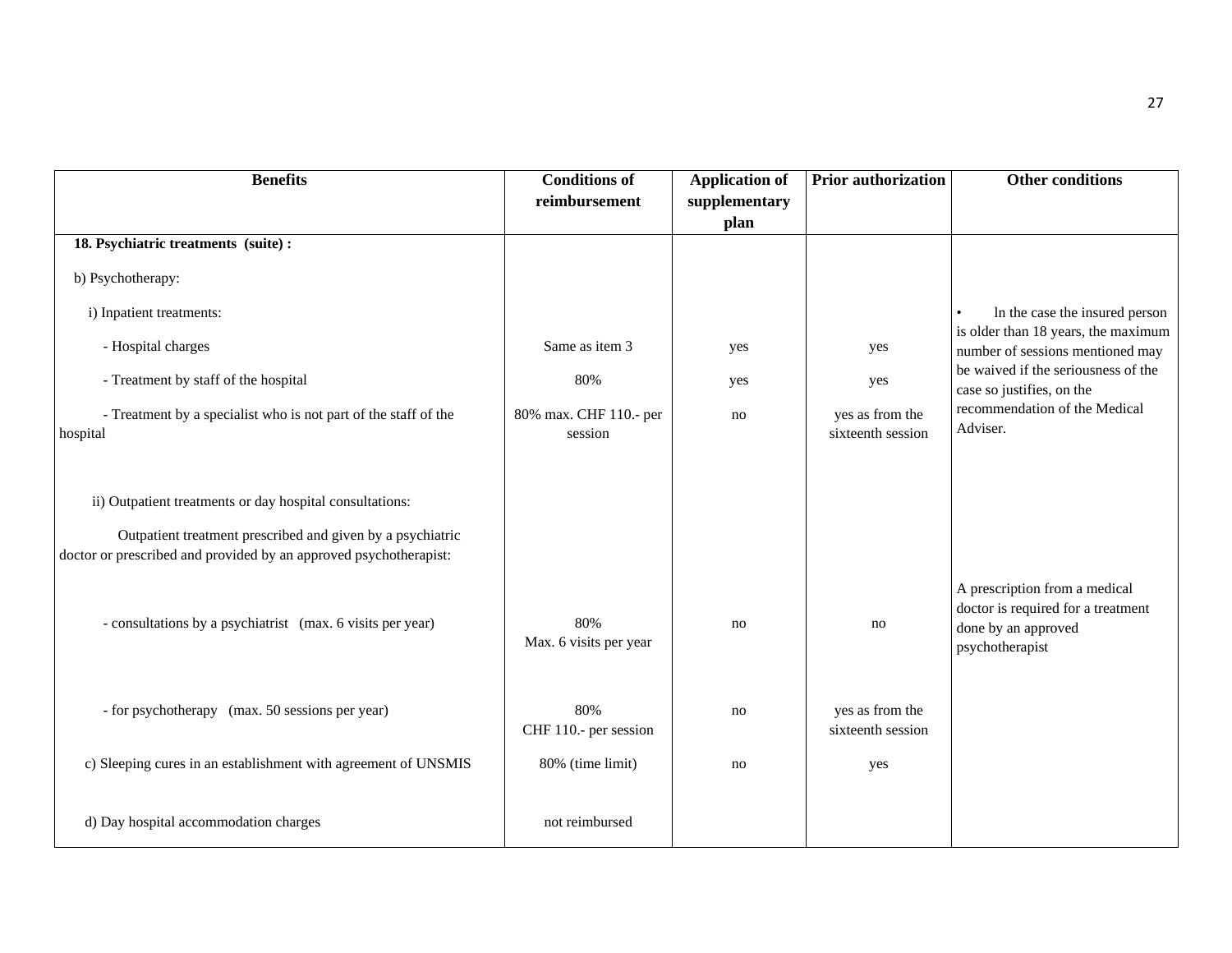| <b>Benefits</b>                                                                                                                                                                                            | <b>Conditions of</b><br>reimbursement                                                                                                     | <b>Application of</b><br>supplementary<br>plan | <b>Prior authorization</b> | <b>Other conditions</b>                                                                                                                   |
|------------------------------------------------------------------------------------------------------------------------------------------------------------------------------------------------------------|-------------------------------------------------------------------------------------------------------------------------------------------|------------------------------------------------|----------------------------|-------------------------------------------------------------------------------------------------------------------------------------------|
| 19. Logopaedics, speech therapy and/or psychomotor treatments<br>unrelated to learning difficulties                                                                                                        | 80% max CHF 80.- per<br>session                                                                                                           | no                                             | yes                        | Submission to the Society of an<br>assessment by an approved<br>logopaedist or speech therapist on<br>the basis of a doctor prescription. |
| 20.a) Prosthetic appliances (other than dental)                                                                                                                                                            | 80% of the accepted cost<br>estimate accepted by the<br><b>Executive Committee for</b><br>consultation with the<br><b>Medical Adviser</b> | no                                             | yes                        | Hell and sole fittings purchases in<br>pharmacy or specialized store are<br>not reimbursable.                                             |
| b) Made-to-measure orthopedic arch supports with medical<br>prescription                                                                                                                                   | 80% max. CHF 200.-<br>max. one pair every year                                                                                            | no                                             | no                         |                                                                                                                                           |
| c) Lumbar support belts, neck braces (minerva jackets) joint<br>support appliances with medical prescription                                                                                               | 80% max. CHF 300.- per<br>item                                                                                                            | no                                             | no                         |                                                                                                                                           |
| d) Manual wheel chair with medical prescription and estimate                                                                                                                                               | 80% max CHF 3'500 .-                                                                                                                      | no                                             | yes                        |                                                                                                                                           |
| 21.a) Hearing aids, excluding replacement in case of loss or breakage<br>The use of the device must be certified as necessary by an otologist and<br>the prescription must be accompanied by an audiogram. | 80% of the accepted cost<br>estimate max.<br>CHF 2'600.- per hearing<br>aid/per ear, max. one<br>appliance every 5 years                  | no                                             | yes                        | The use of the device must be<br>certified as necessary by an otologist<br>and the prescription must be<br>accompanied by an audiogram.   |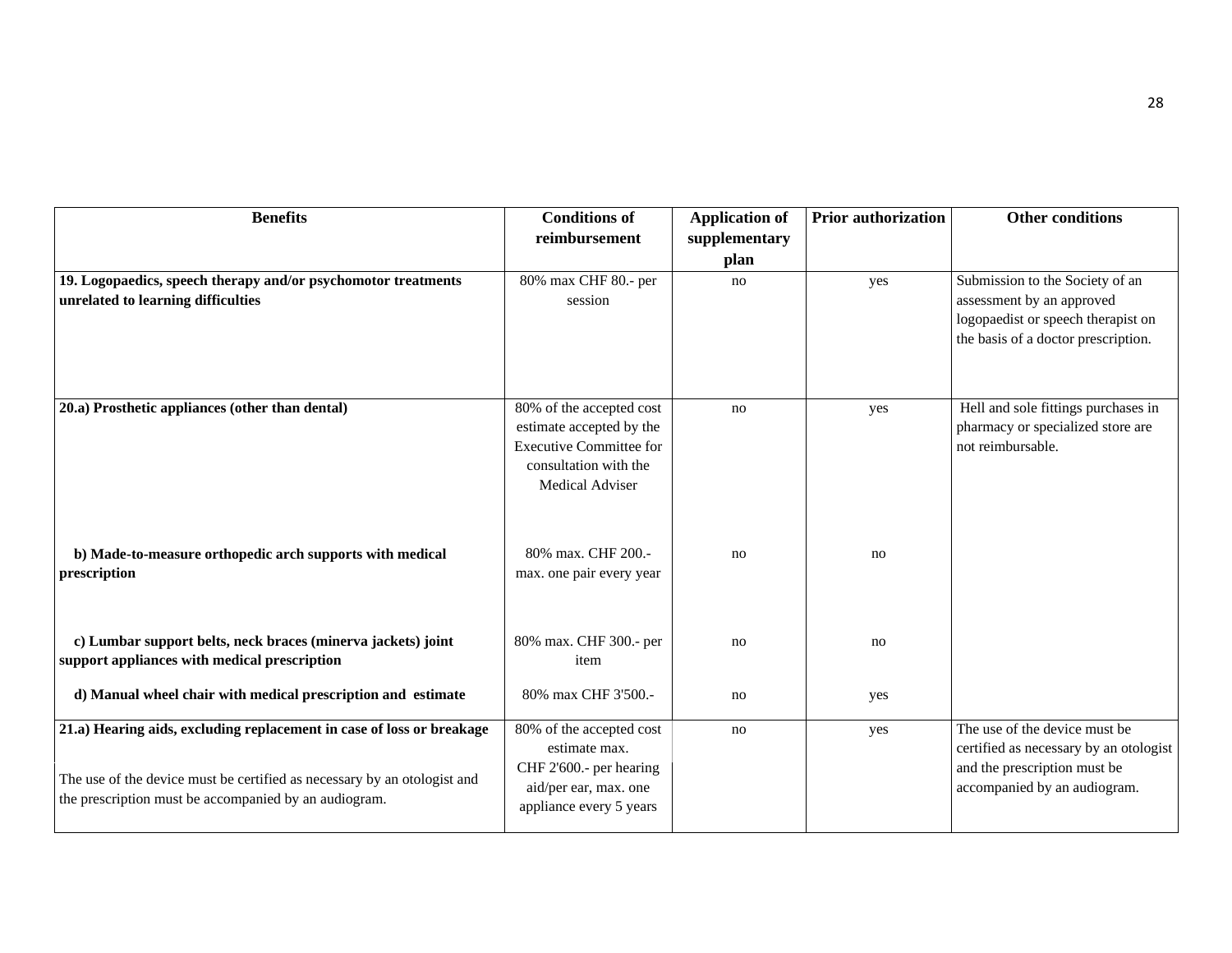| <b>Benefits</b>                                                                                                                                                                                                                                                                                                       | <b>Conditions of</b><br>reimbursement                               | <b>Application of</b><br>supplementary | <b>Prior authorization</b> | <b>Other conditions</b>                                                                                     |
|-----------------------------------------------------------------------------------------------------------------------------------------------------------------------------------------------------------------------------------------------------------------------------------------------------------------------|---------------------------------------------------------------------|----------------------------------------|----------------------------|-------------------------------------------------------------------------------------------------------------|
|                                                                                                                                                                                                                                                                                                                       |                                                                     | plan                                   |                            |                                                                                                             |
| 21.b) Breathing device (nCPAP)                                                                                                                                                                                                                                                                                        |                                                                     |                                        |                            |                                                                                                             |
| - Initial trial period                                                                                                                                                                                                                                                                                                | 80% max. 6 months                                                   | no                                     | yes                        |                                                                                                             |
| - Purchase                                                                                                                                                                                                                                                                                                            | 80% max. CHF 2'800.-<br>every 5 years                               | no                                     | yes                        | Maintenance costs of the equipment<br>may be reimbursed but are deducted<br>from the 5 year overall credit. |
| 22. Optical care                                                                                                                                                                                                                                                                                                      |                                                                     |                                        |                            | In case of new membership, the                                                                              |
| a) Corrective eyeglasses (including contact lenses, bifocal or trifocal<br>lenses or progressive lenses or any other corrective lens) provided that<br>they are certified as necessary by an oculist, ophtalmologist, optician or<br>optometrist. The prescription must indicate the corrective value in<br>dioptres. | 80% max.<br>CHF 450.-/year<br>cumulative over two<br>calendar years | no                                     | no                         | reimbursement maximum is in<br>proportion to the number of months<br>of coverage.                           |
| b) Frames for corrective eyeglasses                                                                                                                                                                                                                                                                                   | 80% max. CHF 75.-/year<br>cumulative over two<br>calendar years     | no                                     | no                         |                                                                                                             |
| c) Refractive surgery of the cornea (laser surgery)                                                                                                                                                                                                                                                                   | 80% max.<br>CHF 2'000.-/eye                                         | no                                     | yes                        | Refractive surgery for presbystia is<br>not reimbursable.                                                   |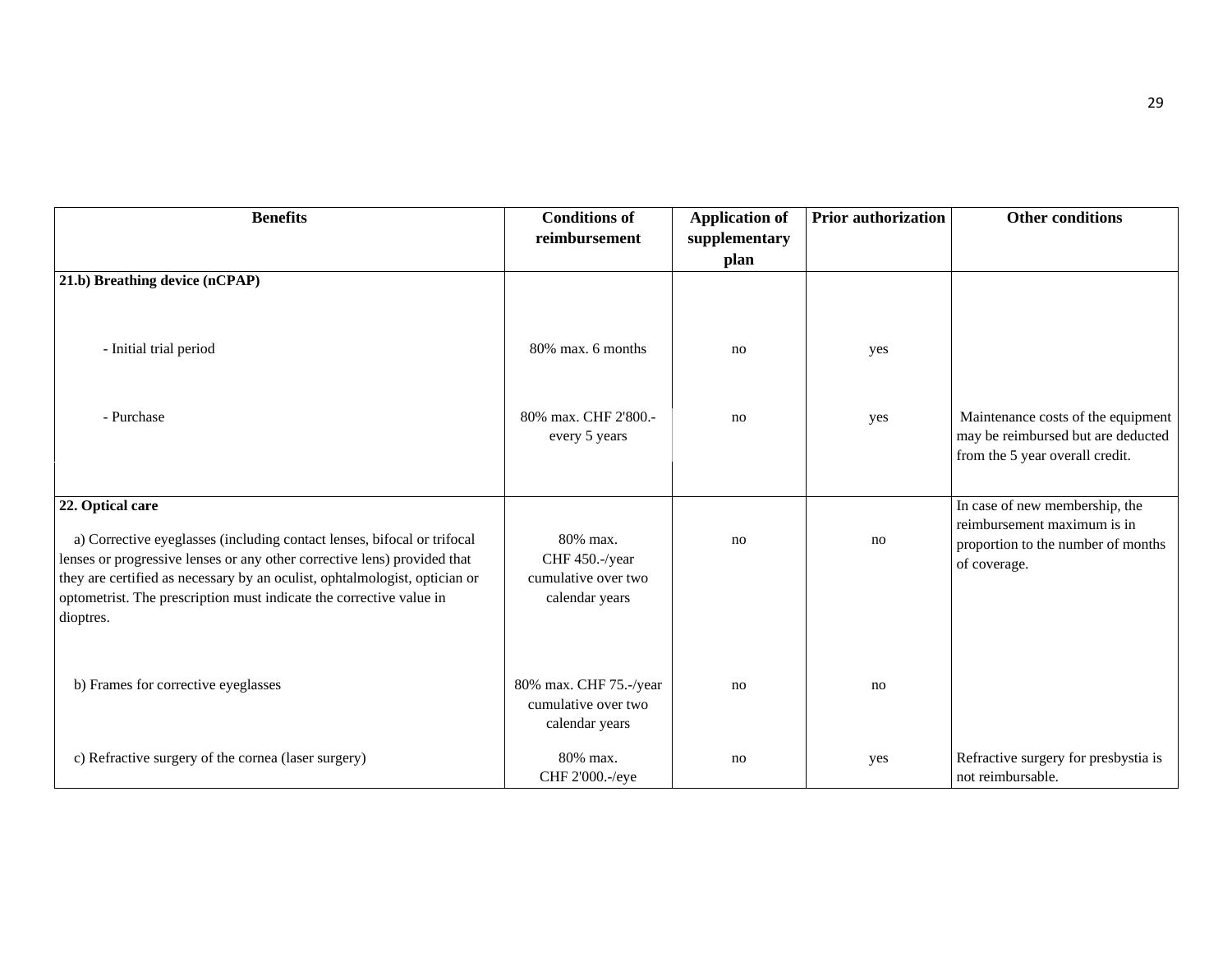| 23. Odonto-stomatological treatment (dental treatment) and  | 80% max.            | no | no | In case of new membership, the     |
|-------------------------------------------------------------|---------------------|----|----|------------------------------------|
| laboratory charges for dentures, prosthetic dental fees and | CHF 2'500.-/year    |    |    | reimbursement maximum is in        |
| radiology/radiography fees                                  | cumulative over two |    |    | proportion to the number of months |
|                                                             | calendar years      |    |    | of coverage.                       |
|                                                             |                     |    |    |                                    |

| <b>Benefits</b>                                                         | <b>Conditions of</b>        | <b>Application of</b> | <b>Prior authorization</b> | Other conditions |
|-------------------------------------------------------------------------|-----------------------------|-----------------------|----------------------------|------------------|
|                                                                         | reimbursement               | supplementary         |                            |                  |
|                                                                         |                             | plan                  |                            |                  |
| 24. Orthodontic treatment, including the cost of the apparatus          | 80% up to the maximum       | no                    | no                         |                  |
|                                                                         | of dental credits (item 23) |                       |                            |                  |
|                                                                         |                             |                       |                            |                  |
|                                                                         |                             |                       |                            |                  |
| 25. Maxillo-facial surgery in the event of hospitalization              | 90%                         | yes                   | yes                        |                  |
| Reparative maxillo-facial surgical operations listed below performed by |                             |                       |                            |                  |
| specialized maxillo-facial surgeons are reimbursed by UNSMIS with the   |                             |                       |                            |                  |
| prior approval of the Medical Adviser:                                  |                             |                       |                            |                  |
|                                                                         |                             |                       |                            |                  |
|                                                                         |                             |                       |                            |                  |
| - cranio-facial malformation                                            |                             |                       |                            |                  |
|                                                                         |                             |                       |                            |                  |
| - facial fissures                                                       |                             |                       |                            |                  |
|                                                                         |                             |                       |                            |                  |
| - orthograthics                                                         |                             |                       |                            |                  |
| - bone grafts                                                           |                             |                       |                            |                  |
|                                                                         |                             |                       |                            |                  |
| - temporo-mandibular articulation                                       |                             |                       |                            |                  |
|                                                                         |                             |                       |                            |                  |
| 26. Maternity (exclusion of maternity costs for children from 21 to 29  |                             |                       |                            |                  |
| years of age)                                                           |                             |                       |                            |                  |
|                                                                         |                             |                       |                            |                  |
|                                                                         |                             |                       |                            |                  |
| a) During pregnancy: coverage of all tests and ultrasound scans         | 80%                         | yes                   | no                         |                  |
|                                                                         |                             |                       |                            |                  |

30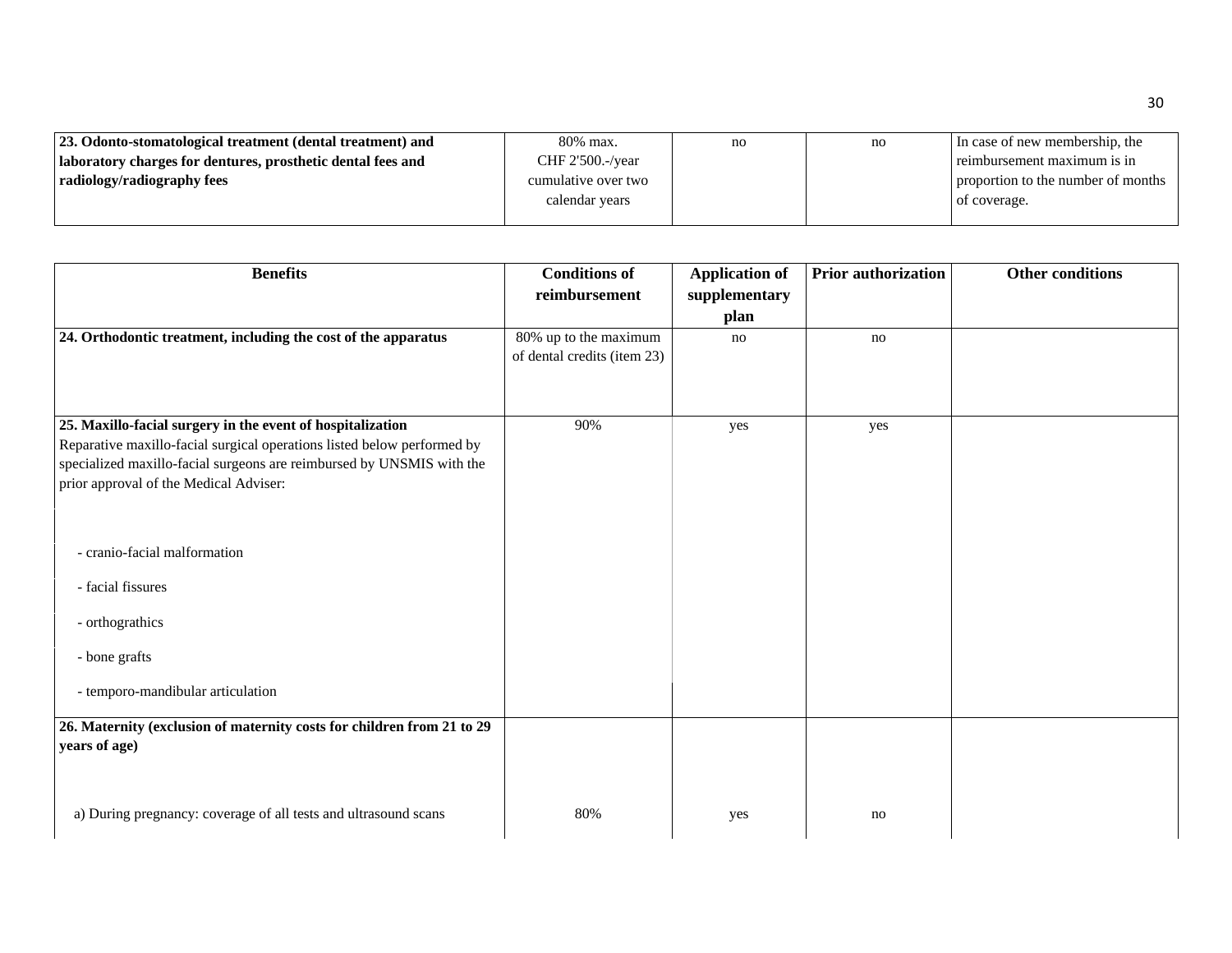| b) Preparation for the delivery                    | 80% max. CHF 200.- | no  | no |  |
|----------------------------------------------------|--------------------|-----|----|--|
| c) Obstetrician or midwife's fees and nursing fees | 80%                | yes | no |  |

| <b>Benefits</b>                                                                                                                                                                                                                                                                                                                                                                                                                                                                                                                                                                                    | <b>Conditions of</b><br>reimbursement     | <b>Application of</b><br>supplementary | <b>Prior authorization</b> | <b>Other conditions</b>                                                                                                             |
|----------------------------------------------------------------------------------------------------------------------------------------------------------------------------------------------------------------------------------------------------------------------------------------------------------------------------------------------------------------------------------------------------------------------------------------------------------------------------------------------------------------------------------------------------------------------------------------------------|-------------------------------------------|----------------------------------------|----------------------------|-------------------------------------------------------------------------------------------------------------------------------------|
|                                                                                                                                                                                                                                                                                                                                                                                                                                                                                                                                                                                                    |                                           | plan                                   |                            |                                                                                                                                     |
| 26. Maternity (suite)                                                                                                                                                                                                                                                                                                                                                                                                                                                                                                                                                                              |                                           |                                        |                            |                                                                                                                                     |
| d) Surgical operation (caeserian)                                                                                                                                                                                                                                                                                                                                                                                                                                                                                                                                                                  | 90%                                       | yes                                    | no                         |                                                                                                                                     |
| e) Stay in a clinic or hospital                                                                                                                                                                                                                                                                                                                                                                                                                                                                                                                                                                    | Same conditions as for<br>item 3          | yes                                    | no                         |                                                                                                                                     |
| f) After the delivery, coverage of 3 sessions or visits by a midwife or<br>nurse if the length of stay in the medicalized establishment was not greater<br>than 6 days                                                                                                                                                                                                                                                                                                                                                                                                                             | 80%                                       | yes                                    | no                         |                                                                                                                                     |
| 27. Infertility treatment                                                                                                                                                                                                                                                                                                                                                                                                                                                                                                                                                                          |                                           |                                        |                            |                                                                                                                                     |
| The costs covered by the total credit include all care relating to<br>infertility treatment, such as : medical procedures, consultations and<br>examinations, including egg retrieval and embryo transfer, laboratory tests<br>and fees, including fees for sperm preparation, hatching, micro-injection,<br>embryo transfer, ICSI, freezing and cryopreservation, biologist's fees,<br>scans, nursing care and services, operating fees, theatre charges, post-op,<br>outpatient day care, materials and anaesthesia, medicaments, and other<br>expenses normally associated with such treatment. | 80%, max. CHF 20'000.-<br>in the lifespan | no                                     | yes                        | A coverage form will be provided<br>and has to be submitted with each<br>medical reimbursement claim<br>relating to such treatment. |